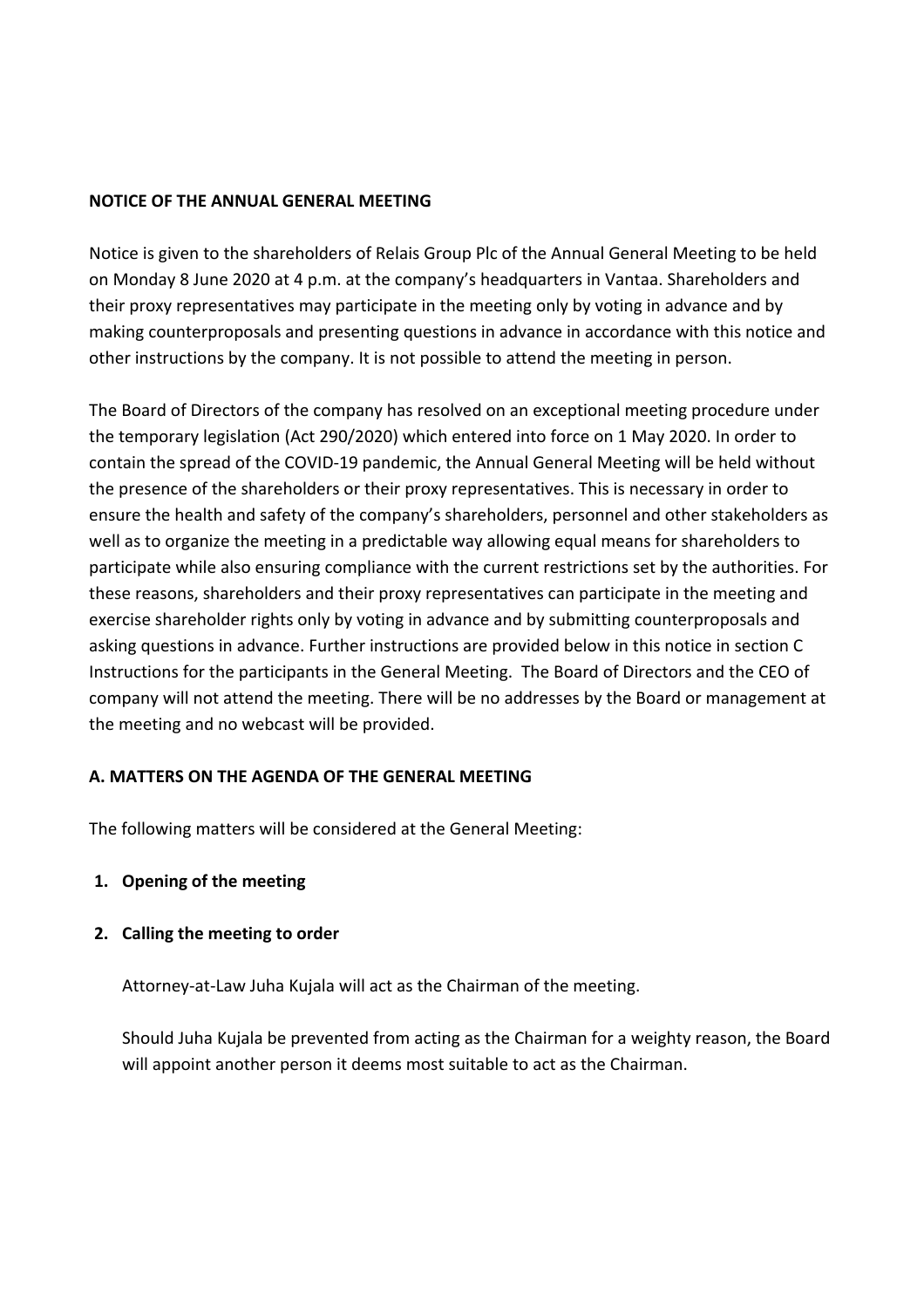### **3. Election of person to scrutinize the minutes and to supervise the counting of votes**

Attorney-at-Law Jarkko Hankaa will scrutinise the minutes and supervise the counting of votes at the meeting.

Should Jarkko Hankaa be prevented from acting as the person to scrutinize the minutes and to supervise the counting of votes for a weighty reason, the Board will appoint another person it deems most suitable to act as the person to scrutinize the minutes and to supervise the counting of votes.

### **4. Recording the legality of the meeting**

### **5. Recording the attendance at the meeting and adoption of the list of votes**

All shareholders attending who have voted in advance during the voting period and who in accordance with Chapter 5, Sections 6 and 6a of the Finnish Companies Act are entitled to attend the meeting will be recorded to have attended the meeting. The list of votes will be adopted on the basis of information provided by Euroclear Finland Ltd.

# **6. Presentation of the financial statement, the report of the Board of Directors, and the auditor's report for the year 2019**

Since the Annual General Meeting may only be attended through advance voting, the report of the Board of Directors and the financial statements containing the auditor's report, published by the company on 5 March 2020, are considered to have been presented to the Annual General Meeting. The publications are available on the company's website at https://relais.fi/en/investors/corporate-governance/annual-general-meetings/annualgeneral-meeting-2020/.

### **7. Adoption of the financial statements**

# **8. Resolution on the use of the profit shown on the balance sheet and the payment of dividends**

The parent company's assets eligible for-profit distribution on 31 December 2019 amounted to EUR 65,626,626.33, of which profit for the financial year is EUR 804,846.05.

The Board of Directors proposes that distributable earnings be left in equity and that no dividend for the financial period 2019 be paid to shareholders.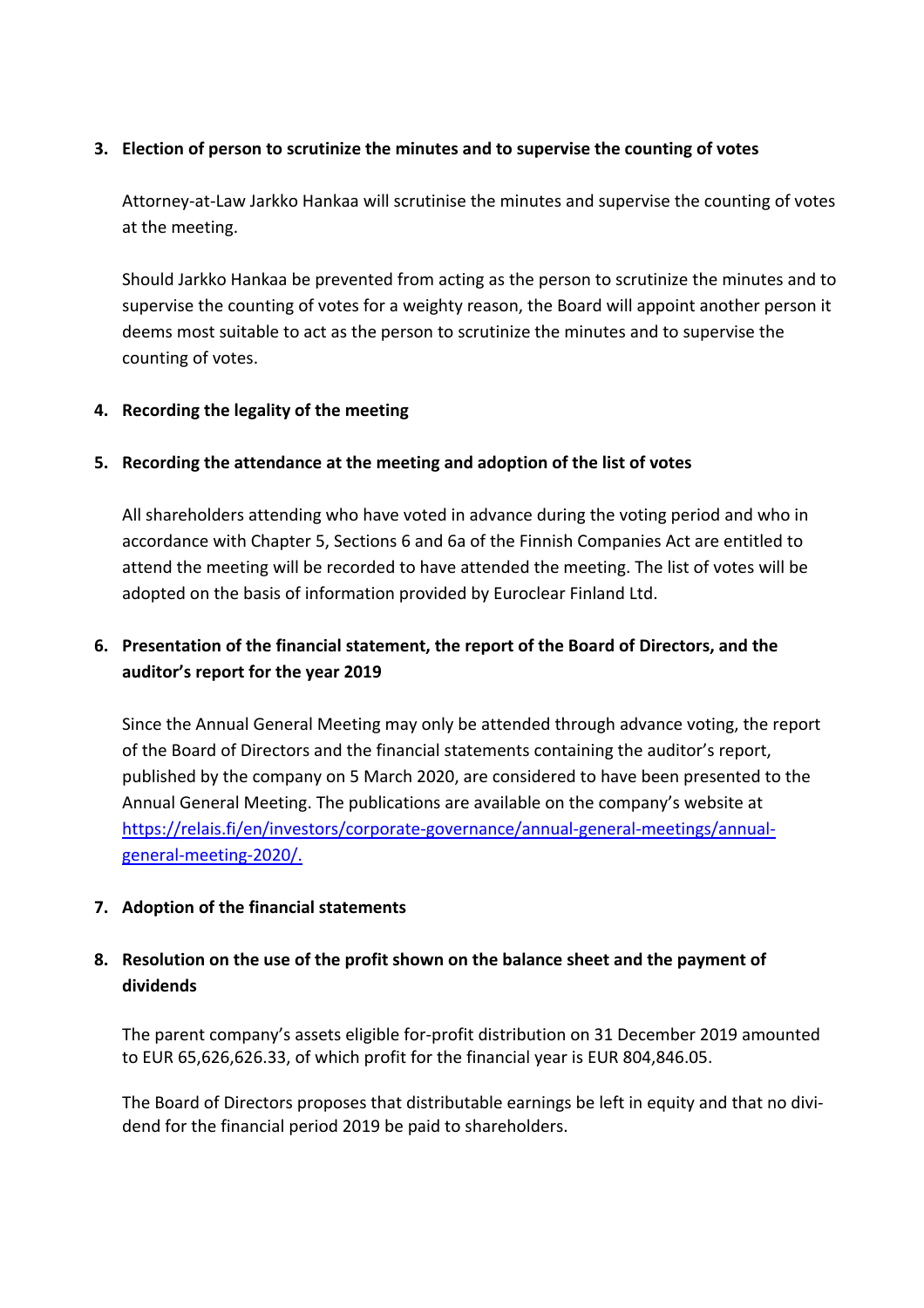Because the Board's proposal leads to a dividend smaller than the minimum amount of minority dividend, shareholders have the right to demand for minority dividend referred to in Chapter 13 Section 7 of the Limited Liability Companies Act. Minority dividend shall be distributed if the demand to this effect is supported by shareholders with at least one tenth of all shares. The amount of minority dividend is EUR 402,423.03, which is one half of the profits of the financial period 2019 and is not in excess of eight per cent (8%) of the equity of the company. Calculated based on number of shares on the date of the notice of the General Meeting, the minority dividend is EUR 0.0239 per share. A shareholder demanding for the minority dividend can vote in favor of minority dividend in the advance voting, and no separate demand or counterproposal needs to be made. If minority dividend is distributed, it will be paid to shareholders who on the record date of 10 June 2020 are registered in the shareholders' register of the company maintained by Euroclear Finland Ltd. Possible minority dividend will be paid on 17 June 2020.

**9. Resolution on the discharge of the members of the Board of Directors and the Managing Director from liability**

# **10. Resolution on the remuneration of the members of the Board of Directors and on the grounds for compensation of travel expenses**

The Board of Directors proposes that the members of the Board of Directors to be elected at the General Meeting will not be paid any remuneration for Board or Committee membership for the term ending in the Annual General Meeting of 2021.

Any travel expenses of the members of the Board or Board Committees will be compensated in accordance with the company's travel expense regulations.

### **11. Resolution on the number of members of the Board of Directors**

The Board of Directors proposes that four full members be elected to the Board of Directors.

### **12. Election of the members of the Board of Directors**

The Board of Directors proposes that the earlier members Kari Stadigh, Olli-Pekka Kallasvuo, Katri Nygård and Jesper Otterbeck be re-elected as members of the Board of Directors. The Board's proposal is consistent with a notification received by the Board in support of the proposal from shareholders representing a total of 70,8% of the shares and votes of the company.

All candidates have consented to their election.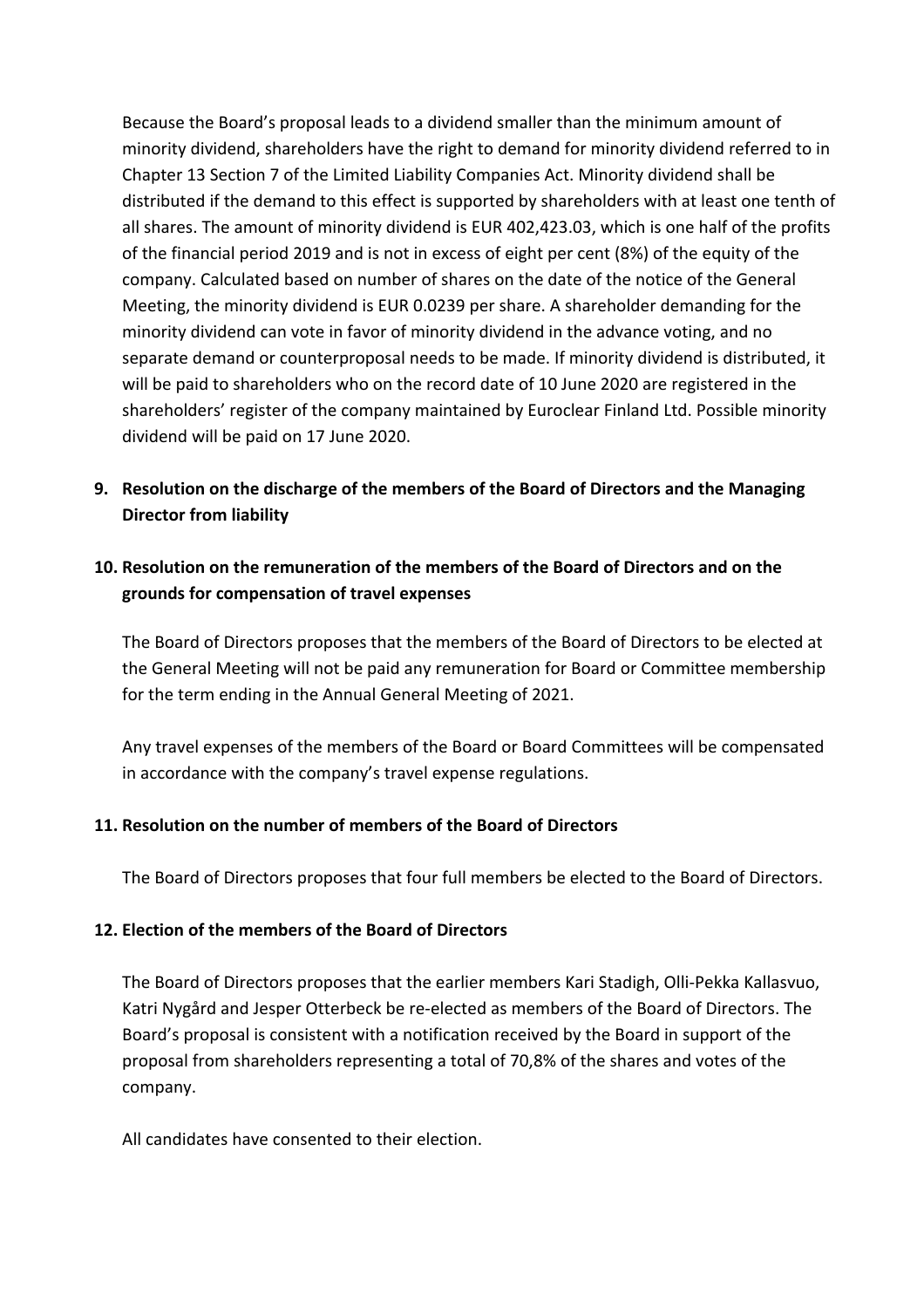The current members of the Board of Directors proposed as Board members have been introduced on Relais Group Plc's website at https://relais.fi/en/investors/corporate-governance/board-of-directors/.

#### **13. Resolution on the remuneration of the auditor**

The Board of Directors proposes that remuneration for the auditor be paid against the auditor's invoice approved by the company.

### **14. Election of the auditor**

The Board of Directors proposes that authorized public accountants PricewaterhouseCoopers Oy, who have named authorized Public Accountant Janne Rajalahti as the principal auditor, be elected as the auditor.

### **15. Authorizing the Board of Directors to decide on the acquisition of own shares**

The Board of Directors proposes that the General Meeting authorize the Board of Directors to resolve on the acquisition of a maximum of 1,682,000 of the company's own shares in one or more tranches using the company's unrestricted equity.

The company may buy back shares in order to develop its capital structure, finance and implement any corporate acquisitions or other transactions, implement share-based incentive plans, pay board fees or otherwise transfer or cancel them.

The company may buy back shares in public trading on marketplaces whose rules and regulations allow the company to trade in its own shares. In such a case, the company buys back shares through a directed purchase, i.e. in a proportion other than its shareholders' holdings of company shares, with the consideration paid for the shares based on their publicly quoted market price so that the minimum price of the purchased shares equals the lowest market price quoted in public trading during the authorization period, and, similarly, their maximum price equals the highest market price quoted in public trading during that period.

The authorisation is proposed to be effective until the end of the Annual General Meeting held in 2021, yet no further than until 30 June 2021. This authorization shall supersede the buyback authorization granted at the earlier General Meetings.

# **16. Authorizing the Board of Directors to decide on a share issue and on granting stock options and other special rights entitling to shares**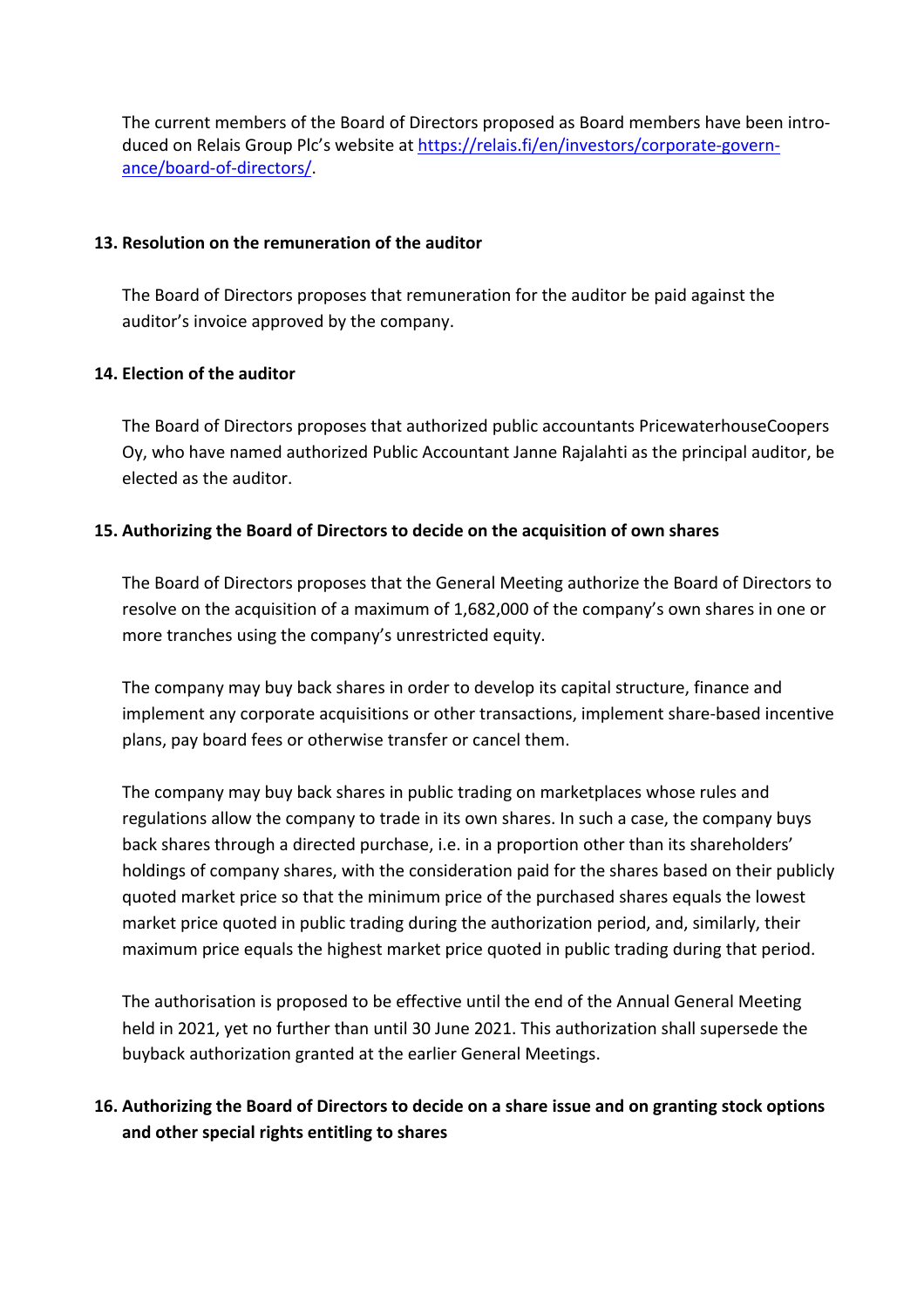The Board of Directors proposes that the Annual General Meeting authorize the Board of Directors to decide on issuing a maximum of 3,364,000 shares in a share issue or on granting special rights (including stock options) entitling holders to shares as referred to in Chapter 10 Section 1 of the Companies Act, in one or several tranches.

This authorization is proposed to be used to finance and implement any prospective corporate acquisitions or other transactions, to implement the company's share-based incentive plans, or for other purposes determined by the Board.

The authorization is also proposed to grant the Board the right to decide on all terms and conditions governing the share issue and the granting of said special rights, including the subscribers or the recipients of said special rights and the payable consideration. The authorization also includes the right to issue shares by deviating from the shareholders' preemptive rights, i.e. by issuing them in a directed manner. The authorization of the Board covers both the issue of new shares and the transfer of any shares that may be held by the company.

The authorisation is proposed to be effective until the end of the Annual General Meeting held in 2021, yet no further than until 30 June 2021. This authorization shall supersede previous authorizations resolved in General Meetings concerning the issue of shares and special rights entitling to shares.

### **17. Closing of the meeting**

### **B. DOCUMENTS OF THE GENERAL MEETING**

This notice which includes all the Board's proposals on the agenda of the Annual General Meeting is available on Relais Group Plc's website at https://relais.fi/en/investors/corporategovernance/annual-general-meetings/annual-general-meeting-2020/. The financial statement, the report of the Board of Directors as well as the auditor's report of Relais Group Plc are available on the above-mentioned website. Copies of these documents and of this notice will be sent to shareholders upon request. The minutes of the Annual General Meeting will be available on the above-mentioned website on 22 June 2020 at the latest.

### **C. INSTRUCTIONS FOR THE PARTICIPANTS IN THE GENERAL MEETING**

In order to contain the spread of the COVID-19 pandemic, the Annual General Meeting will be held so that the shareholder or their proxy representative cannot be present at the venue. This is necessary especially in order to ensure the health and safety of the shareholders, employees and other stakeholders of the company and to ensure compliance with the current restrictions set by the authorities. It is also not possible for a shareholder or a proxy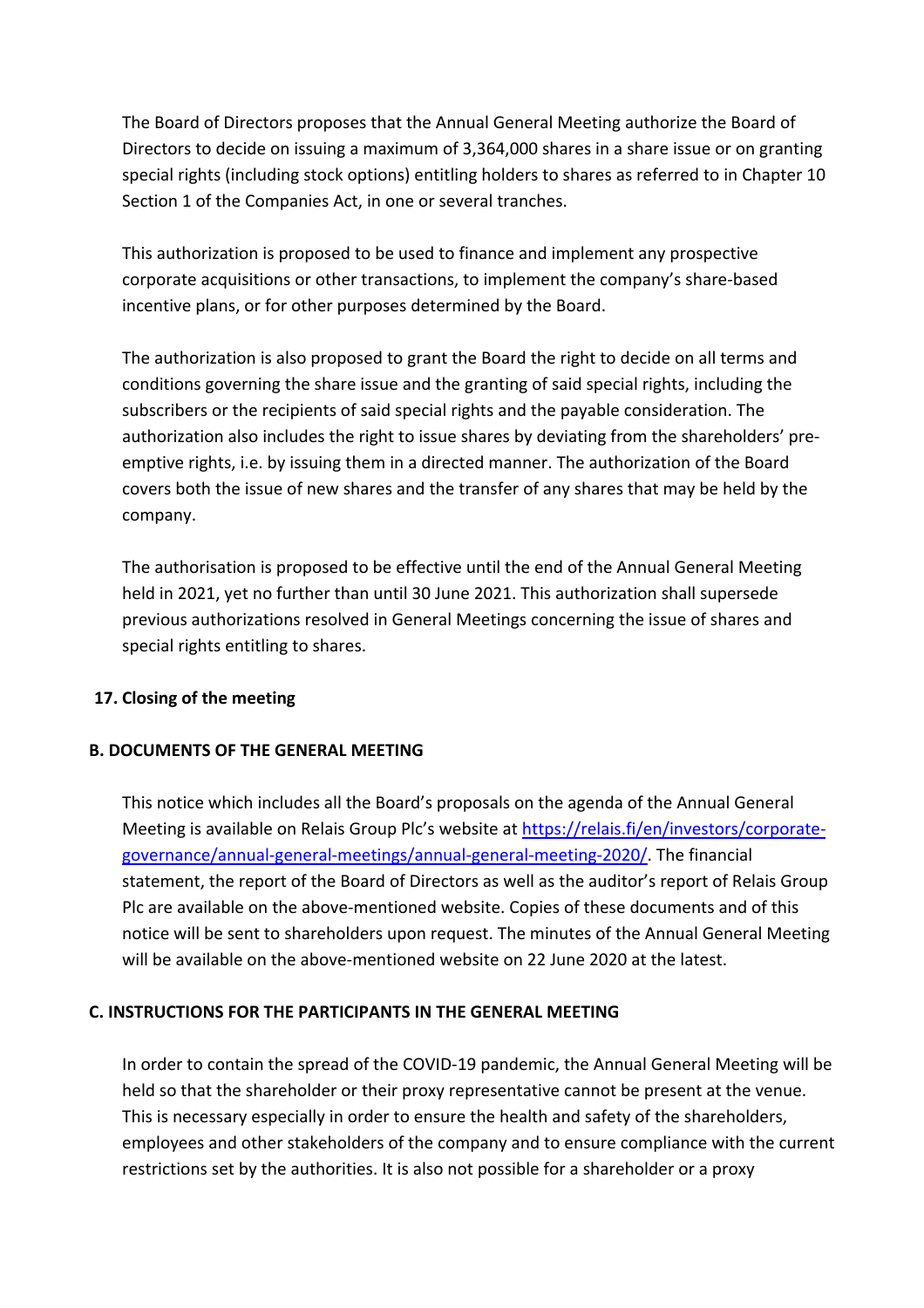representative to participate in the meeting by means of real-time telecommunications. Shareholders and their proxy representatives can participate in the meeting and exercise their shareholder rights only by voting in advance and by making counterproposals and presenting questions in advance.

#### **1. Shareholders registered in the shareholders' register**

Shareholders who are on the record date of the General Meeting, Wednesday 27 May 2020, registered on the company's list of shareholders, maintained by Euroclear Finland Oy, are entitled to attend the meeting. Shareholders whose shares are registered on their personal Finnish book-entry accounts are registered in the shareholders' register of the company. A shareholder may not participate in the General Meeting in any other manner than by voting in advance in the manner described below and by making counterproposals and presenting questions in advance. If you do not have a Finnish book-entry account, please see section 4. Holders of nominee-registered shares.

#### **2. Registration and advance voting**

The registration period and advance voting period commence on Monday 25 May 2020, when the deadline for delivering counterproposals to be put to a vote has expired. Shareholders entered in the shareholders' register of the company who wish to attend the General Meeting by voting in advance must give notice of their attendance and vote in advance, and the company must receive such notice and votes no later than, by 12 p.m. on Monday 1 June 2020.

When registering, requested information such as the name, personal identification number, address and telephone number of the shareholder as well as requested information on a possible proxy representative such as the name and personal identification number of the proxy representative must be provided. Personal data provided by the shareholders is used only in connection with the General Meeting and with processing the necessary registrations related to the meeting. Previous notices of participation which have been given for the Annual General Meeting which was convened to be held on 26 March 2020 are not deemed to constitute notices of participation for this Annual General Meeting.

Shareholders with a Finnish book-entry account can register and vote in advance on certain items on the agenda of the General Meeting during the period between 25 May 2020 at 10 a.m. and 1 June 2020 at 12 p.m. by the following means:

a) through the company's website at https://relais.fi/en/investors/corporategovernance/annual-general-meetings/annual-general-meeting-2020/;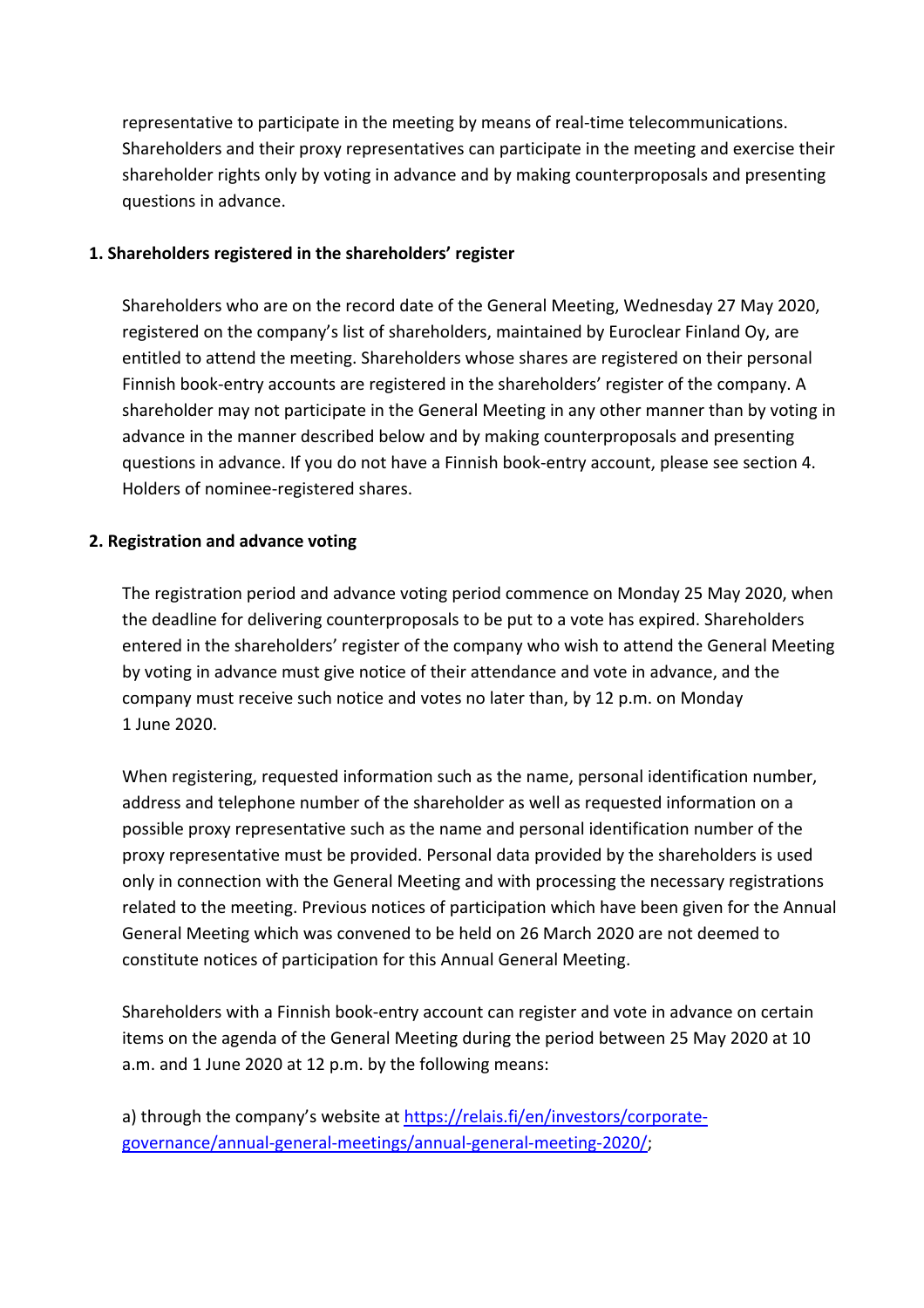Please note that the number of the shareholder's book-entry account is required for voting in advance. The terms and other instructions concerning electronic voting are available on the company's website at https://relais.fi/en/investors/corporate-governance/annual-generalmeetings/annual-general-meeting-2020/.

### b) via mail or email

Shareholders may submit the advance voting form available on the company's website at https://relais.fi/en/investors/corporate-governance/annual-general-meetings/annualgeneral-meeting-2020/to Euroclear Finland Ltd by email to yhtiokokous@euroclear.eu or by mail to Euroclear Finland Ltd, Annual General Meeting / Relais Group Plc, P.O. Box 1110, 00101 Helsinki, Finland. The voting form will be available on the company's website as of Monday 25 May 2020.

When submitting a voting form, a representative or proxy of a shareholder must produce a dated proxy document or otherwise in a reliable manner demonstrate their right to represent the shareholder at the General Meeting.

If a shareholder participates in the General Meeting by delivering votes in advance to Euroclear Finland Oy, the delivery of the votes shall constitute due registration for the General Meeting.

The terms and other instructions concerning voting by mail or e-mail are available on the company's website https://relais.fi/en/investors/corporate-governance/annual-generalmeetings/annual-general-meeting-2020/.

### **3. Proxy representative and proxy documents**

A shareholder may participate in a General Meeting by way of proxy representation. A proxy representative of a shareholder must also vote in advance in the manner described in this notice. The representative must produce a dated proxy document or otherwise in a reliable manner demonstrate their right to represent the shareholder at the General Meeting. When a shareholder participates in the general meeting by means of several proxy representatives representing the shareholder with shares at different securities accounts, the shares by which each proxy representative represents the shareholder shall be identified in connection with the registration for the General Meeting.

Possible proxy documents should be delivered by regular mail to Euroclear Finland Oy, Annual General Meeting / Relais Group Plc, PL 1110, 00101 Helsinki, Finland or by e-mail to yhtiokokous@euroclear.eu before the end of the registration period, by which time the documents must be received by Euroclear Finland Oy. This requirement also applies to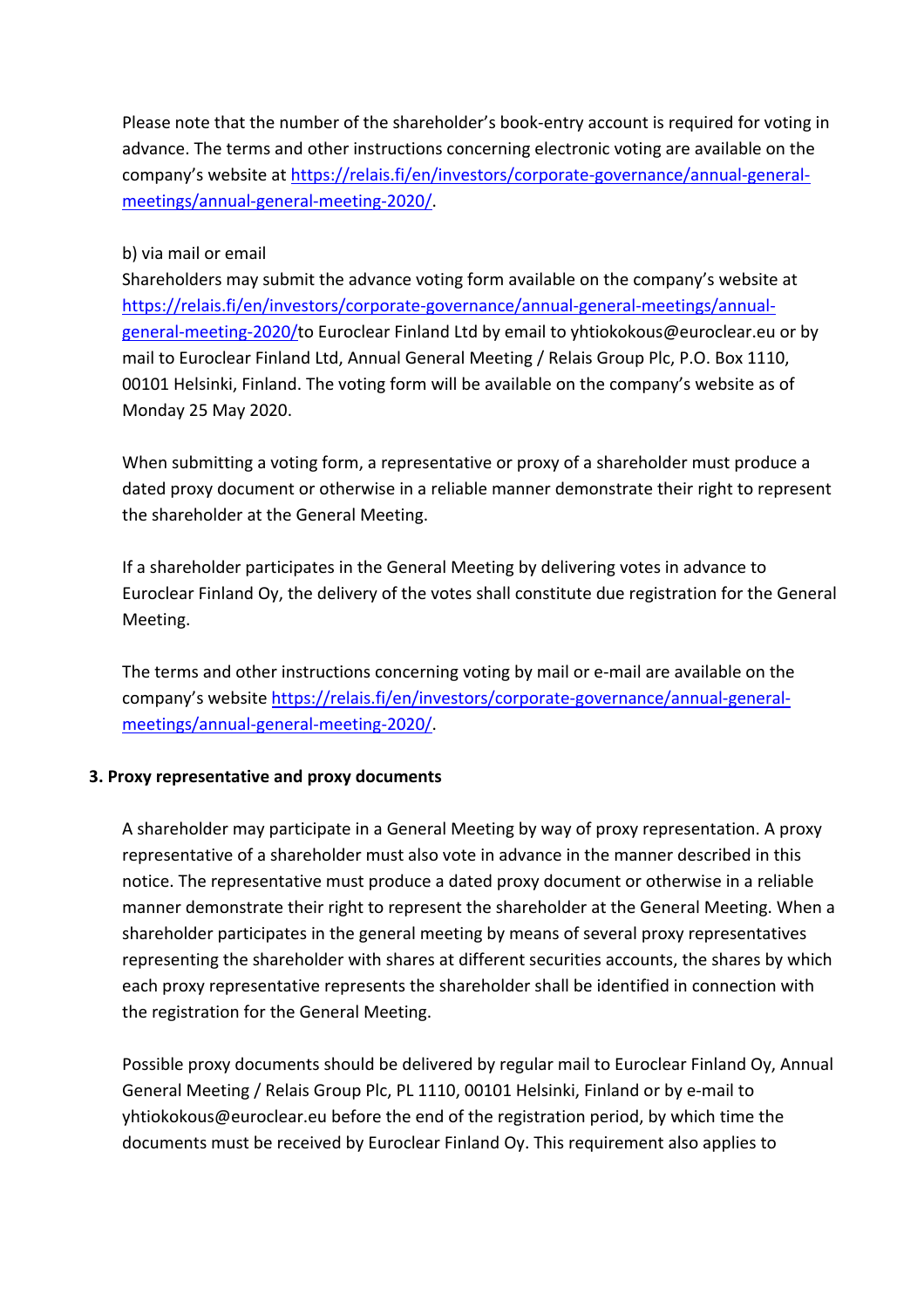shareholders who have delivered proxy documents to the company for the General Meeting planned to be held on 26 March 2020.

Delivery of a proxy document and votes in advance to Euroclear Finland Oy before the expiration of the period for the notice of participation constitutes due registration for the General Meeting if the information required for registering for the meeting set out in C.2. above is included in the documents.

### **4. Holders of nominee-registered shares**

A holder of nominee-registered shares has the right to participate in the General Meeting by virtue of such shares based on which they on the record date of the General Meeting, i.e. on Wednesday 27 May 2020, would be entitled to be registered in the shareholders' register of the company held by Euroclear Finland Ltd. Participation in the General Meeting additionally requires that the shareholder on the basis of such shares has been registered in the temporary shareholders' register kept by Euroclear Finland Ltd no later than on Wednesday 3 June 2020 at 10 a.m. As regards nominee-registered shares this constitutes due registration for the General Meeting.

A holder of nominee-registered shares is advised to request, without delay, necessary instructions regarding the registration in the temporary shareholder's register of the company, the issuing of proxy documents and registration for the General Meeting from their custodian bank. The account management organisation of the custodian bank shall register a holder of nominee-registered shares who wishes to participate in the General Meeting into the temporary shareholders' register of the company at the latest by the time stated above. In addition, the account management organisation of the custodian bank must arrange voting in advance on behalf of a nominee-registered shareholder within the registration period applicable to nominee-registered shares.

Further information on these matters is also available on the company's website https://relais.fi/en/investors/corporate-governance/annual-general-meetings/annualgeneral-meeting-2020/.

### **5. Other instructions and information**

Shareholders holding at least one hundredth of all shares in the company have the right to make a counterproposal to the proposals for resolutions on the agenda of the General Meeting, which will be put to a vote. Such counterproposals must be delivered to the company by e-mail to info@relais.fi by no later than Friday 22 May 2020 at 10 a.m. Shareholders making a counterproposal must in connection with delivering the counterproposal present evidence of their shareholdings. The counterproposal will be